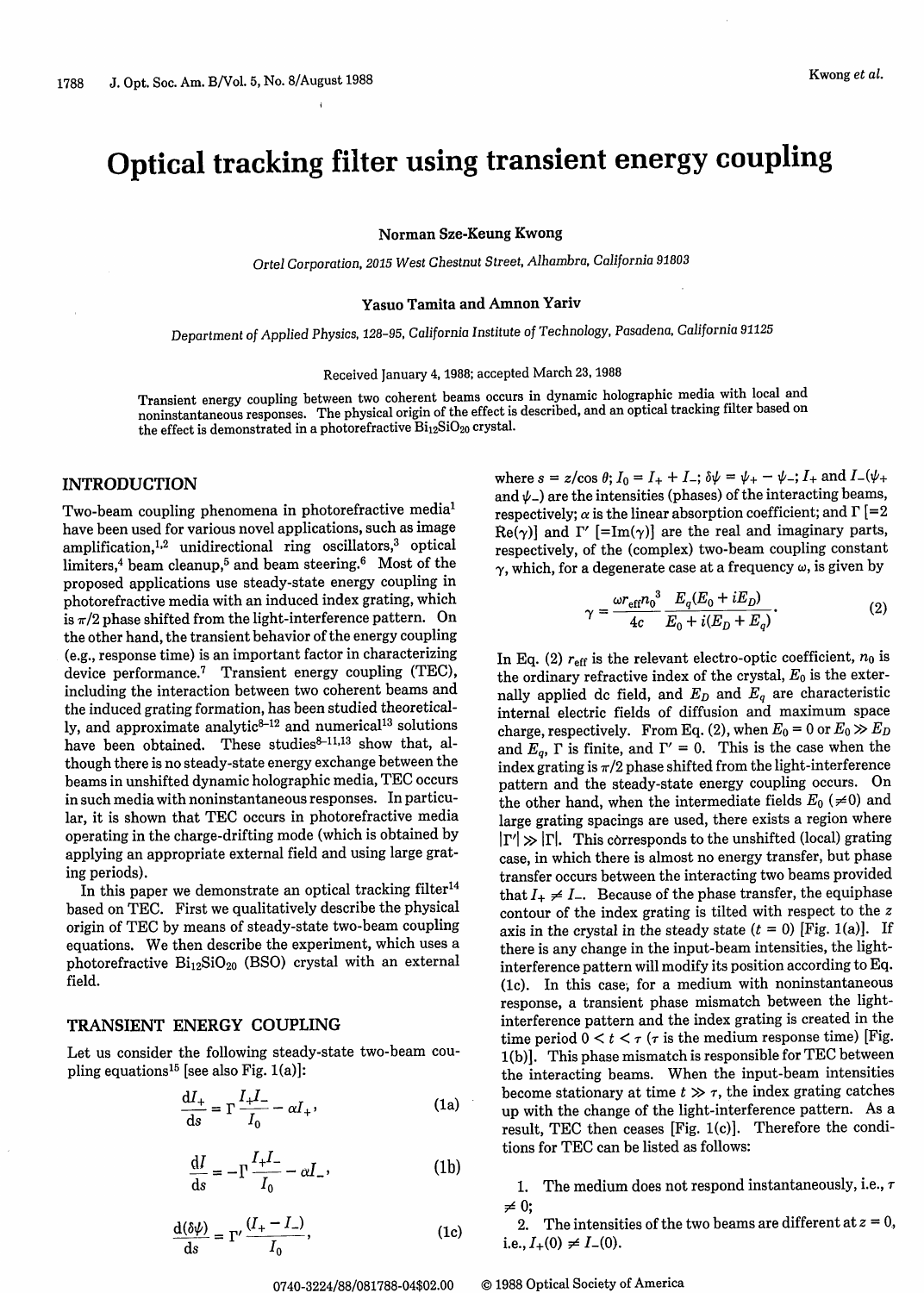

(c)

Fig. 1. Diagram to illustrate the dynamics of the holographic index and dashed lines indicate index gratings: (a)  $t = 0$  (both lines are overlapped), (b)  $0 \lt t \lt \tau$ , (c)  $t \gt \tau$  (both lines are overlapped).



Fig. 2. Dependence of transient energy transfer on the normalized time  $t/\tau$ .

The analytical expression<sup>9,10</sup> for the amount of TEC under<br>a steplike input-beam change is given by

$$
I_{\pm}(l) - I_{\pm}(0) \propto \mp [I_{+}(0) - I_{-}(0)]I_{+}(0)I_{-}(0)
$$

$$
\times \exp\left(-\frac{t}{\tau}\right) \left[\frac{t}{\tau} + \exp\left(-\frac{t}{\tau}\right) - 1\right]. \quad (3)
$$

Expression (3) indicates that the energy transfer always cal plot of the energy transfer versus the normalized time  $t/\tau$ is shown in Fig. 2. The maximum energy transfer occurs at  $t$  $\approx$  1.59 $\tau$ . When  $\tau$  is small enough to follow a sudden change in the input-beam intensities, TEC can be approximated as the temporal differentiation of input information. In the section that follows we describe the experimental demonstration of an optical tracking filter using TEC.

## EXPERIMENT

Figure 3 shows the experimental setup. A photorefractive BSO crystal (10 mm  $\times$  10 mm  $\times$  3 mm) was used. An external electric field (6 kV/cm) was applied along the crystal [001] direction to ensure that the formation of photore-<br>fractive gratings was in the charge-drifting mode. With this<br>external field, the index modulation is high in the spatial frequency range  $\Lambda^{-1}$  of 10-70 mm<sup>-1</sup>, and the phase shift between the index grating and the light-interference pattern is less than 0.1 rad.<sup>16,17</sup> A single-longitudinal-mode argonion laser ( $\lambda = 0.5145 \mu m$ , 500-mW output power) was expanded and divided by a beam splitter BS. The higherintensity beam  $I$ - passed through a transparency T and was imaged onto the crystal (110) surface. A neutral-density filter ND was inserted into the path of the other uniform beam  $I_{+}$ , and the ratio  $I_{-}/I_{+}$  was set to approximately 10. The angle between the two beams was chosen to be  $2\theta \simeq 1.5^{\circ}$ so that TEC was enhanced.<sup>10,13</sup> The measurement of the two-beam coupling gain versus the input-beam polarization showed that TEC was nearly maximum when the linear polarization was nearly parallel to the crystal [001] direction. (Note that the angle of rotation due to optical activity in the crystal was  $95^{\circ}$ .) The beam  $I_{+}$  transmitted through the crystal was imaged onto a TV camera.

The  $I$ - beam carrying the pictorial information of the



Fig. 3. Experimental setup to demonstrate the optical tracking filter.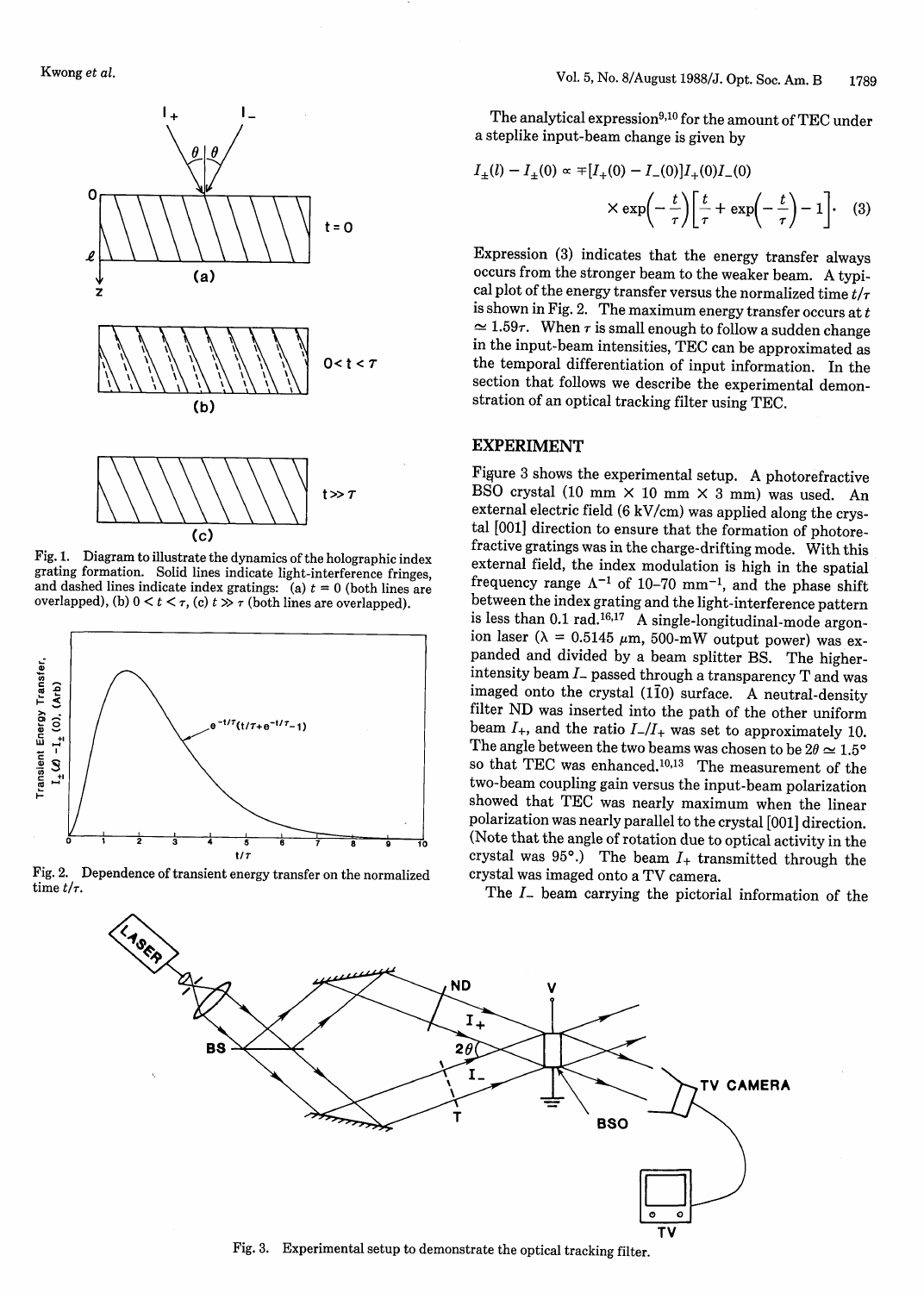

Fig. 4. (a) The I<sub>-</sub> beam transmitted through the crystal. This beam carries the pictorial information of the letter O. (b) The I<sub>+</sub> beam  $\frac{1}{2}$  beam second a ubsequently when the transparency returned to recorded when the transparency was moving across the beam *I.* (c) The I+ beam recorded subsequently when the transparency returned to rest. (d) The  $I_+$  beam recorded when the optical table was shaken with the transparency at rest.

letter 0 from the transparency is shown in Fig. 4(a). Some defects on the crystal surface can be seen. When the transparency is moving across the beam  $I_-,$  the corresponding letter O appears on the output beam  $I_{+}$  [Fig. 4(b)]. Subsequently, when the transparency returns to rest, only the uniform intensity distribution of the output beam  $I_+$  is seen [Fig. 4(c)]. Figure 4(d) shows the output beam  $I_+$  when the optical table is shaken with the transparency at rest. In this case the letter 0 is also seen. The response time in this experiment was found to be faster than 100 msec. From these figures the tracking novelty operation (in other words, the temporal differentiation) of the moving object is apparent. An optical tracking filter using a phase-conjugate interferometer together with a spatial light phase modulator was reported by Anderson *et al.18* The time constant of their device was limited by the time response of the phase conjugator. Recently Cronin-Golomb *et al.19* reported an optical tracking filter based on two-beam coupling in photorefractive media with nonlocal  $\pi/2$ -shifted gratings. In both schemes photorefractive  $BaTiO<sub>3</sub>$  crystals (whose response time is typically of the order of 0.1-1 sec for an intensity of 100 mW/cm<sup>2</sup> at visible wavelengths) were used to obtain either a large phase-conjugate reflectivity or a large steady-state two-beam coupling gain for better contrast of the output images. In our case faster response materials,

such as Kerr media, can be used. The contrast of the output image can be improved by increasing the intensity difference between the two input beams. The uniform background in the signal beam  $I_+$  can be reduced by using the cross-polarization coupling phenomena in the cubic crystals.<sup>20</sup> Another possible advantage of this scheme is, as in Cronin-Golomb's scheme, that it utilizes a simple spatial light intensity modulator such as a commercially available liquid-crystal television without any modification.

4, --

#### SUMMARY

In this paper we have demonstrated an optical tracking filter based on TEC in a local and noninstantaneous response medium. The physical origin of TEC has also been illustrated. This scheme is comparatively simple and hag the potential to use faster-response materials.

### ACKNOWLEDGMENTS

The portion of this research performed at the California Institute of Technology was supported by the U.S. Air Force Office of Scientific Research and by the U.S. Army Research Office, Durham, North Carolina.